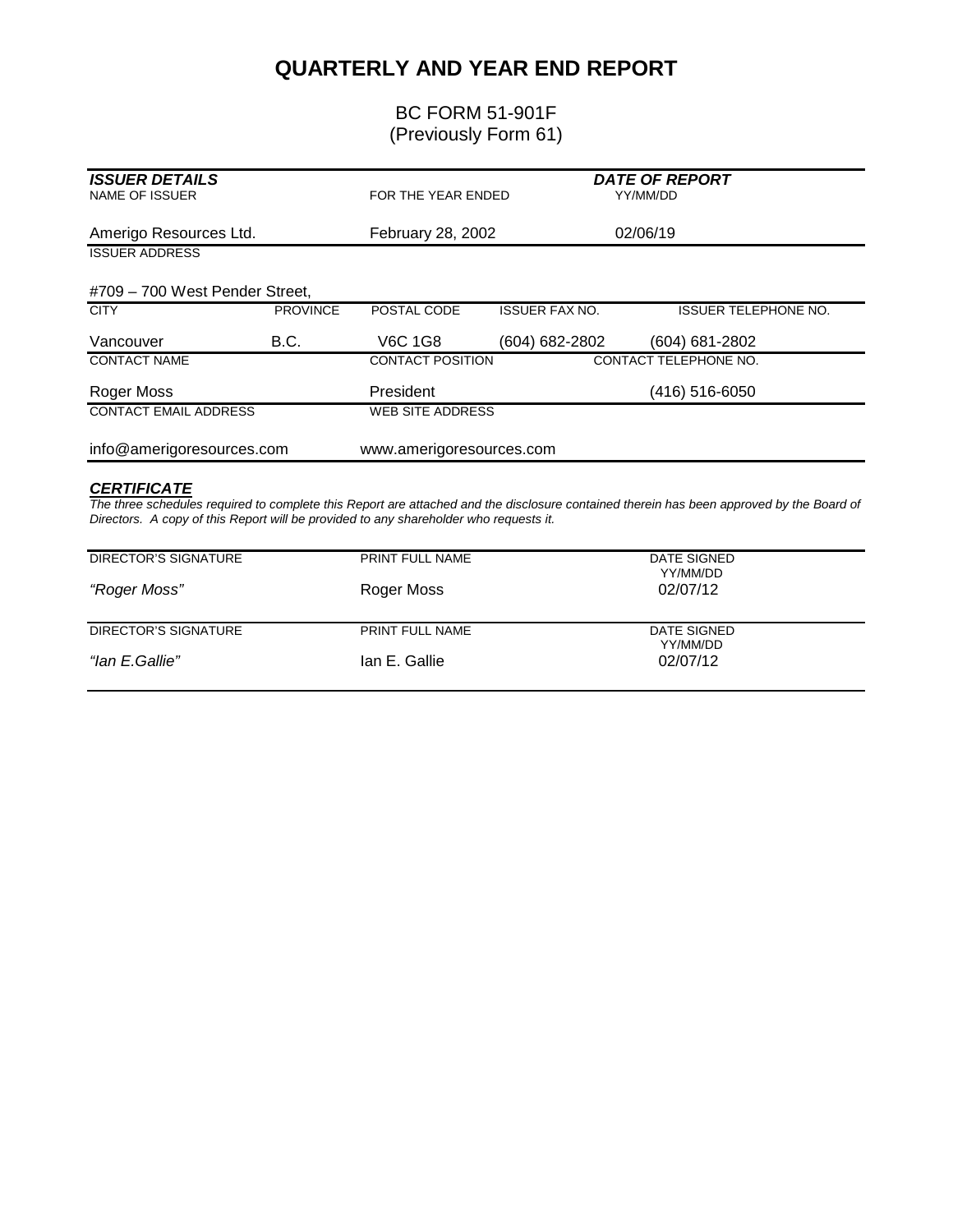(Formerly Golden Temple Mining Corp.)

## **Consolidated Financial Statements**

February 28, 2002 and 2001

## **Index**

Auditors' Report Consolidated Balance Sheets Consolidated Statements of Operations and Deficit Consolidated Statements of Cash Flows Notes to Consolidated Financial Statements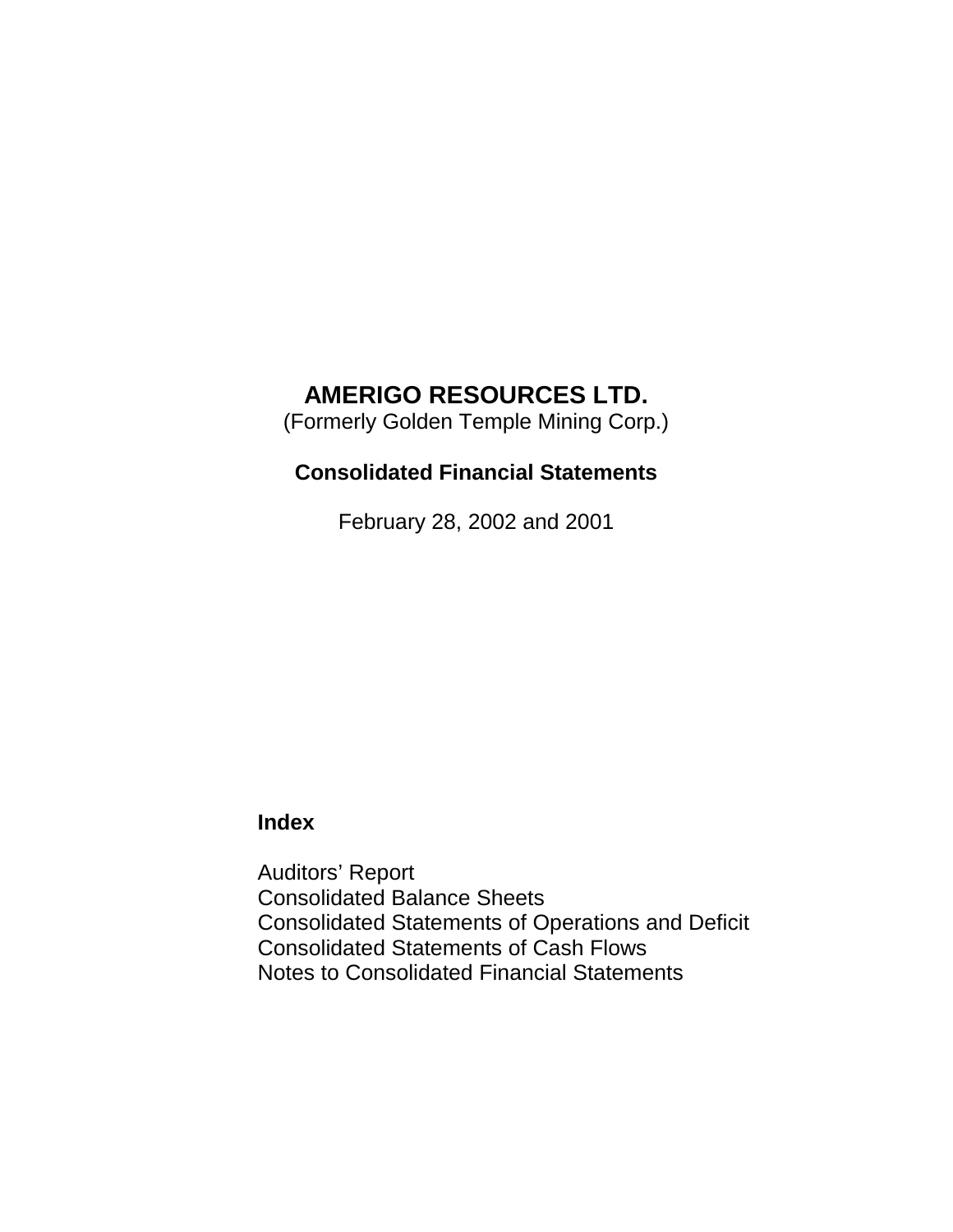

1650 West  $1<sup>st</sup>$  Avenue Vancouver, BC Canada V6J 1G1 Telephone: (604) 734-1112 Facsimile: (604) 714-5916 E-Mail: generaldelivery@ellisfoster.com

## **AUDITORS' REPORT**

**To the Shareholders of**

### **AMERIGO RESOURCES LTD.**

(Formerly Golden Temple Mining Corp.)

We have audited the consolidated balance sheets of **Amerigo Resources Ltd.** (formerly Golden Temple Mining Corp.) as at February 28, 2002 and February 28, 2001 and the consolidated statements of operations and deficit and cash flows for the years then ended. These consolidated financial statements are the responsibility of the company's management. Our responsibility is to express an opinion on these consolidated financial statements based on our audits.

We conducted our audits in accordance with Canadian generally accepted auditing standards. Those standards require that we plan and perform an audit to obtain reasonable assurance whether the financial statements are free of material misstatement. An audit includes examining, on a test basis, evidence supporting the amounts and disclosures in the financial statements. An audit also includes assessing the accounting principles used and significant estimates made by management, as well as evaluating the overall financial statement presentation.

In our opinion, these consolidated financial statements present fairly, in all material respects, the financial position of the company as at February 28, 2002 and February 28, 2001 and the results of its operations and its cash flows for the years then ended in accordance with Canadian generally accepted accounting principles. As required by the Company Act of British Columbia, we report that, in our opinion, these principles have been applied on a consistent basis.

Slin foster

Vancouver, Canada

June 19, 2002 Chartered Accountants



**EF** *A partnership of incorporated professionals* 

*An independently owned and operated member of Moore Stephens North America Inc., a member of Moore Stephens International Limited - members in principal cities throughout the world*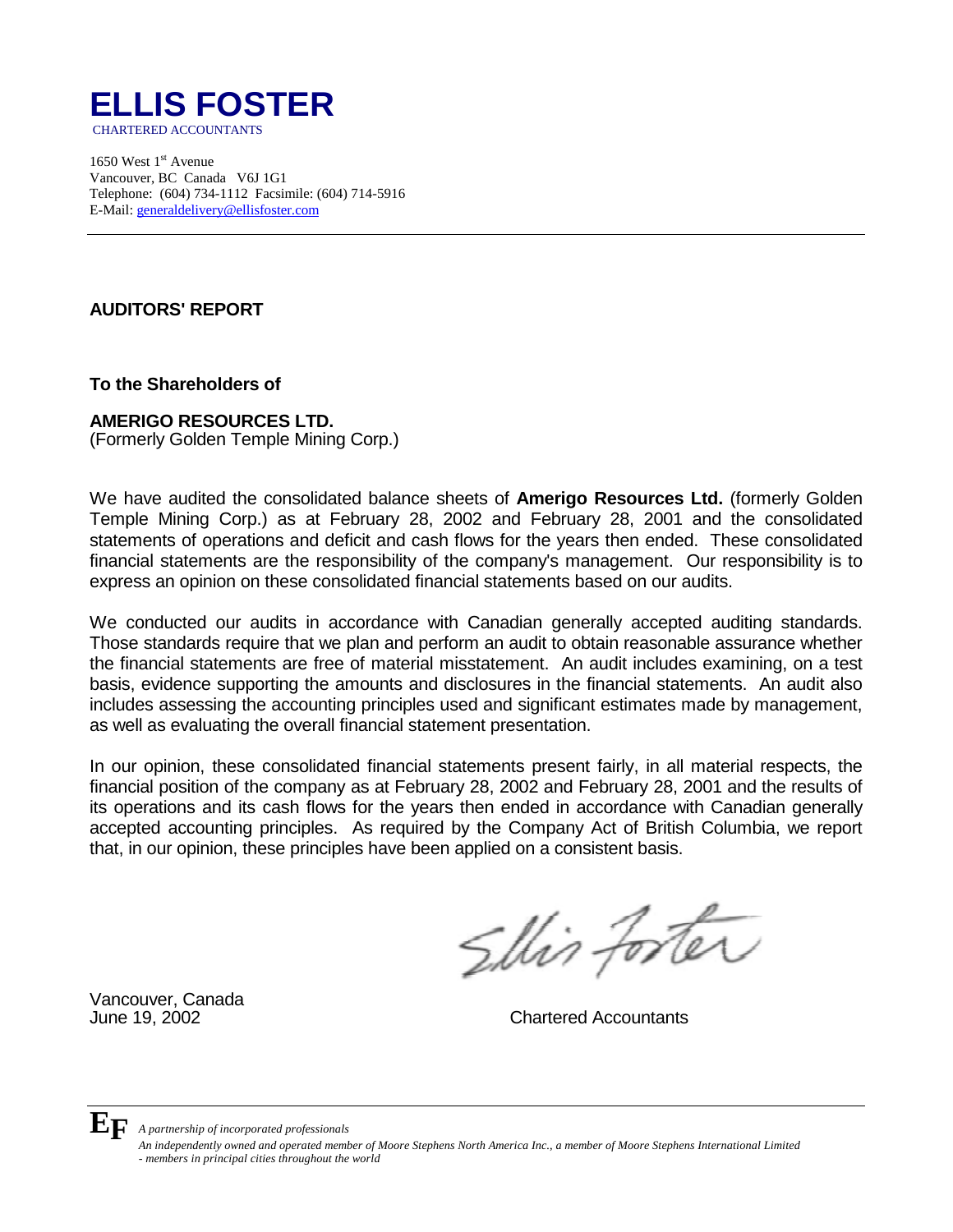(Formerly Golden Temple Mining Corp.) **Consolidated Balance Sheets**  February 28, 2002 and 2001

|                                                                         |                | 2002                | 2001          |
|-------------------------------------------------------------------------|----------------|---------------------|---------------|
| <b>ASSETS</b>                                                           |                |                     |               |
| <b>Current</b>                                                          |                |                     |               |
| Cash and cash equivalents                                               | \$             | 3,887               | \$<br>108,013 |
| Receivables                                                             |                | 7,290               | 1,219         |
| Prepaid expenses                                                        |                |                     | 7,126         |
| Due from a director                                                     |                |                     | 4,418         |
|                                                                         |                | 11,177              | 120,776       |
| <b>Mineral interests (Note 5)</b>                                       |                | 88,638              | 71,232        |
| <b>Capital assets (Note 4)</b>                                          |                |                     | 3,094         |
|                                                                         | \$             | 99,815              | \$<br>195,102 |
| <b>LIABILITIES</b>                                                      |                |                     |               |
| <b>Current</b>                                                          |                |                     |               |
| Accounts payable and accrued liabilities                                | $\mathfrak{L}$ | 81,396              | \$<br>31,514  |
| Loan (Note 7)                                                           |                | 50,000              |               |
|                                                                         |                | 131,396             | 31,514        |
| <b>SHAREHOLDERS' EQUITY(DEFICIENCY)</b>                                 |                |                     |               |
|                                                                         |                |                     |               |
| Share capital (Note 6)<br>Share subscriptions received in advance (Note |                | 4,337,655<br>90,000 | 4,331,655     |
| 12c)                                                                    |                |                     |               |
| <b>Deficit</b>                                                          |                | (4, 459, 236)       | (4, 168, 067) |
|                                                                         |                | (31, 581)           | 163,588       |
|                                                                         | \$             | 99,815              | \$<br>195,102 |
|                                                                         |                |                     |               |

Continued operation (Note 1)

## **Approved by the Directors:**

Roger Moss, President

 *"Roger Moss"\_\_\_\_ "Ian E. Gallie"\_\_\_\_*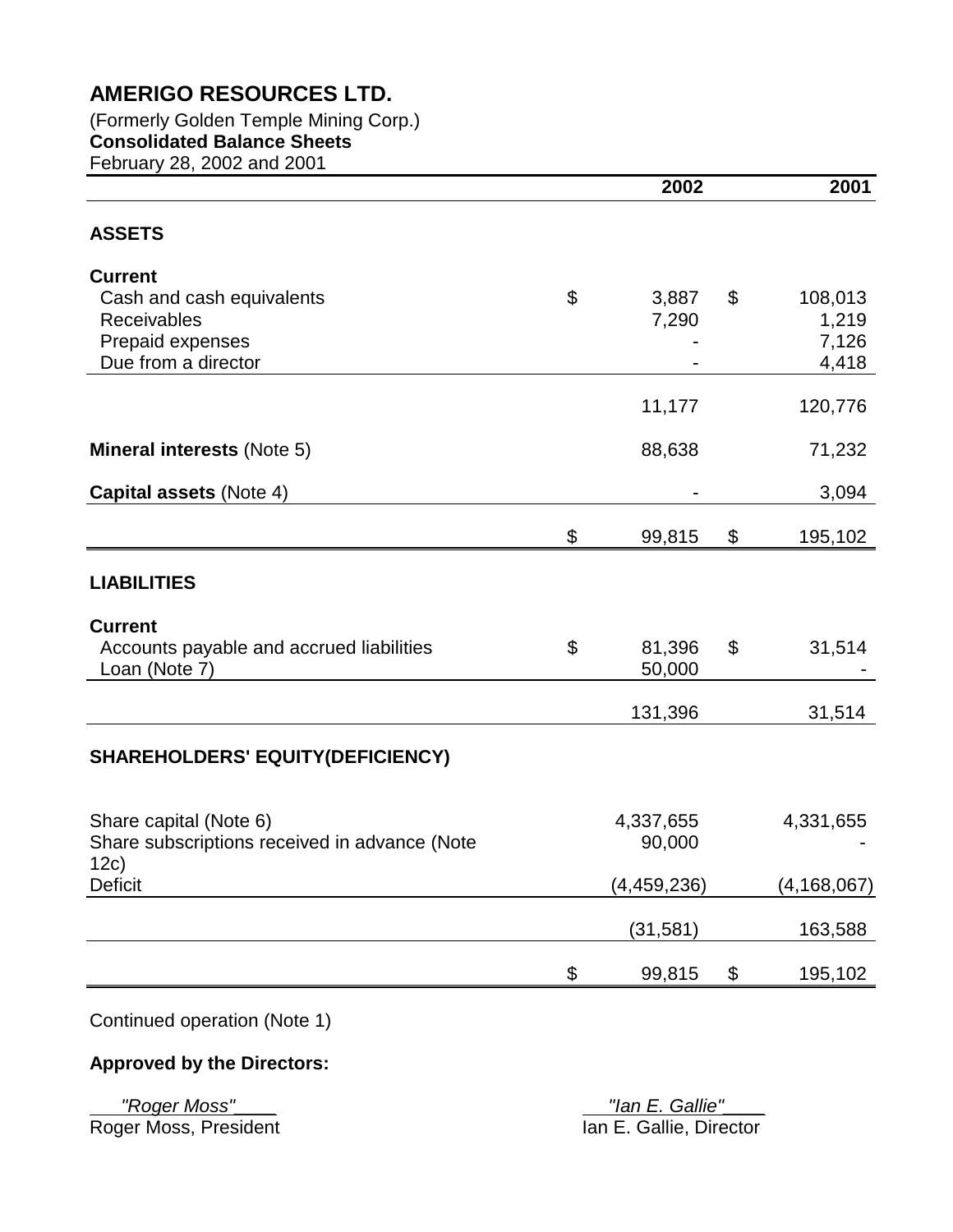(Formerly Golden Temple Mining Corp.)

## **Consolidated Statements of Operations and Deficit**

Years ended February 28, 2002 and 2001

|                                       | 2002                | 2001              |
|---------------------------------------|---------------------|-------------------|
| <b>Revenue</b>                        |                     |                   |
| Interest and sundry income            | \$<br>5,997         | \$<br>6,578       |
| <b>Expenses</b>                       |                     |                   |
| Amortization                          |                     | 1,082             |
| General prospecting                   | 82,258              | 85,644            |
| Management fees                       | 46,233              | 30,500            |
| Office and sundry                     | 15,566              | 14,592            |
| <b>Professional fees</b>              | 42,494              | 24,913            |
| <b>Promotion and travel</b>           | 2,047               | 25,133            |
| Rent                                  | 5,816               | 6,000             |
| Shareholder information               | 6,815               | 9,165             |
| Telephone                             | 1,636               | 2,973             |
| Transfer agent and filing fees        | 13,975              | 13,582            |
| Foreign exchange gain                 |                     | (192)             |
|                                       |                     |                   |
|                                       | 216,840             | 213,392           |
| <b>Operating loss</b>                 | (210, 843)          | (206, 814)        |
| Litigation settlement (Note 10)       | (6,000)             |                   |
| Mineral interest written off (Note 5) | (71, 232)           | (302, 357)        |
| Capital assets written off (Note 4)   | (3,094)             |                   |
|                                       |                     |                   |
| Loss for the year                     | (291, 169)          | (509, 171)        |
| Deficit, beginning of year            | (4, 168, 067)       | (3,658,896)       |
| Deficit, end of year                  | \$<br>(4, 459, 236) | \$<br>(4,168,067) |
| Loss per share, basic and diluted     | \$<br>(0.11)        | \$<br>(0.20)      |
| Weighted average number of common     |                     |                   |
| shares outstanding, basic and diluted | \$<br>2,635,257     | \$<br>2,475,212   |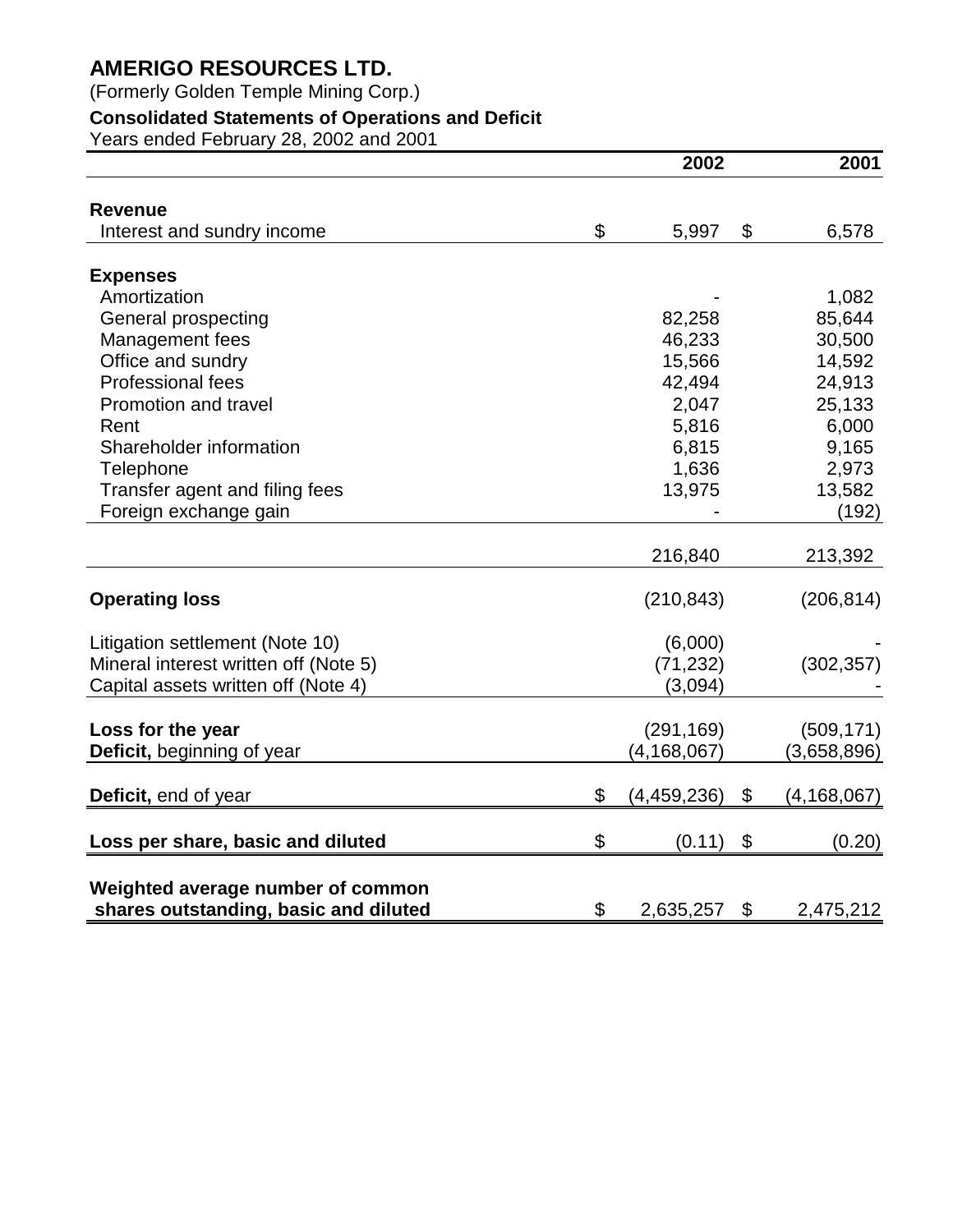## (Formerly Golden Temple Mining Corp.) **Consolidated Statements of Cash Flows**

Years ended February 28, 2002 and 2001

|                                                                                   | 2002             | 2001                  |
|-----------------------------------------------------------------------------------|------------------|-----------------------|
| Cash flows from (used in) operating activities                                    |                  |                       |
| Loss for the year                                                                 | \$<br>(291, 169) | \$<br>(509, 171)      |
| Adjustment for items not involving cash:                                          |                  |                       |
| - litigation settlement                                                           | 6,000            |                       |
| - capital assets written off                                                      | 3,094            |                       |
| - mineral interest written off                                                    | 71,232           | 302,357               |
| - amortization                                                                    |                  | 1,082                 |
|                                                                                   | (210, 843)       | (205, 732)            |
| Change in non-cash working capital:                                               |                  |                       |
| - receivables                                                                     | (6,071)          | 10,681                |
| - prepaid expenses                                                                | 7,126            | (7, 126)              |
| - accounts payable and accrued liabilities                                        | 49,882           | (24, 353)             |
|                                                                                   | (159, 906)       | (226, 530)            |
|                                                                                   |                  |                       |
| Cash flows from (used in) financing activities                                    |                  |                       |
| <b>Issuance of common shares</b>                                                  |                  | 480,571               |
| Proceeds from share subscriptions                                                 | 90,000           |                       |
| Loan                                                                              | 50,000           |                       |
| Due from related party                                                            | 4,418            | (2,803)               |
|                                                                                   | 144,418          | 477,768               |
|                                                                                   |                  |                       |
| Cash flows used in investing activities                                           |                  |                       |
| Mineral interest acquisition and exploration costs,<br>Purchase of capital assets | (88, 638)        | (142, 967)            |
|                                                                                   | (88, 638)        | (2,874)<br>(145, 841) |
|                                                                                   |                  |                       |
| Decrease (increase) in cash and cash equivalents                                  | (104, 126)       | 105,397               |
| Cash and cash equivalents, beginning of year                                      | 108,013          | 2,616                 |
|                                                                                   |                  |                       |
| Cash and cash equivalents, end of year                                            | \$<br>3,887      | \$<br>108,013         |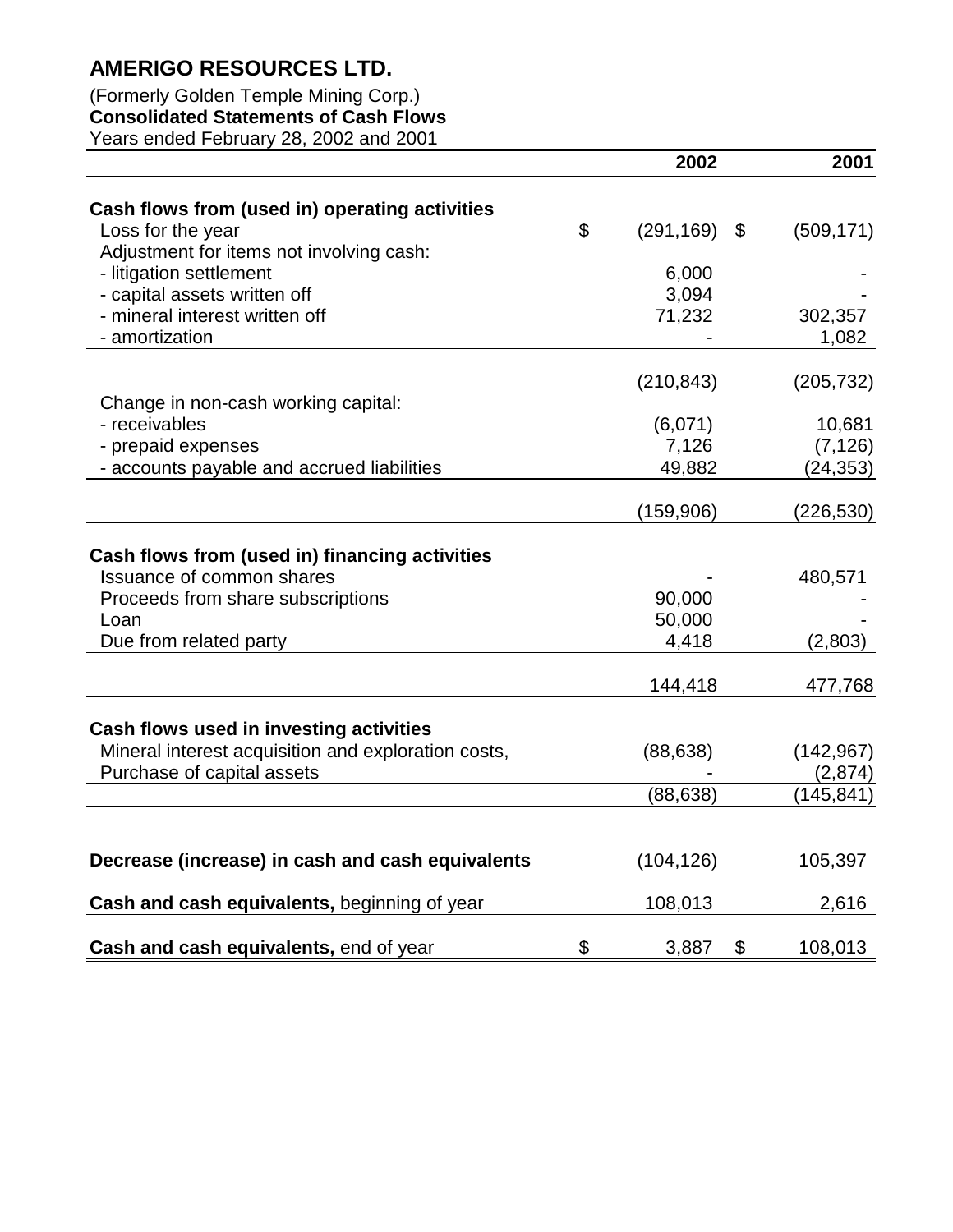(Formerly Golden Temple Mining Corp.) Notes to Consolidated Financial Statements February 28, 2002 and 2001

### **1. Continued Operations**

The Company was incorporated under the laws of British Columbia, Canada and its principal business activities include acquisition and exploration of mineral properties.

These consolidated financial statements have been prepared on a going-concern basis that assumes that the Company will be able to realize assets and discharge liabilities in the normal course of business. The continued operations of the Company and the recoverability of amounts shown for mineral interests are dependent upon the discovery of economically recoverable reserves, confirmation of the Company's interest in the underlying mineral claims, the ability of the Company to obtain financing to complete development of the projects, and on future profitable production or proceeds from the disposition thereof.

### **2. Change in Accounting Policies**

In the fiscal year 2002, the Company retroactively adopted a new standard for the computation and disclosure of earnings per share, as recommended by the Canadian Institute of Chartered Accountants. The adoption of the new standard mainly affects the calculation of the diluted earnings (loss) per share amount. Diluted earnings (loss) per share amounts are calculated giving effect to the potential dilution that would occur if securities or other contracts to issue common shares were exercised or converted to common shares. Under the new standard, the treasury stock method is used to determine the dilutive effect of stock options and other dilutive instruments.

The adoption of the new standard has no material effect on the calculation of diluted earnings (loss) per share amount for the prior period as the effect of common shares issuable upon the exercise of warrants and stock options of the Company would be anti-dilutive. Therefore, basic and diluted earnings (loss) per share would be the same.

#### **3. Significant Accounting Policies**

(a) Consolidation

These consolidated financial statements include the accounts of the Company and its wholly owned subsidiary, Templo Dorado S.A. de C.V. ("Templo"), a company incorporated in Mexico. All significant inter-company balances and transactions have been eliminated.

#### (b) Use of Estimates

The preparation of financial statements in conformity with Canadian generally accepted accounting principles requires management to make estimates and assumptions that affect the reported amount of assets and liabilities and disclosure of contingent assets and liabilities at the date of the financial statements and the reported amount of revenues and expenses during the period. Actual results may differ from those estimates.

#### (c) Cash Equivalents

Cash equivalents usually consist of highly liquid investments that are readily convertible into cash with maturities of three months or less when purchased.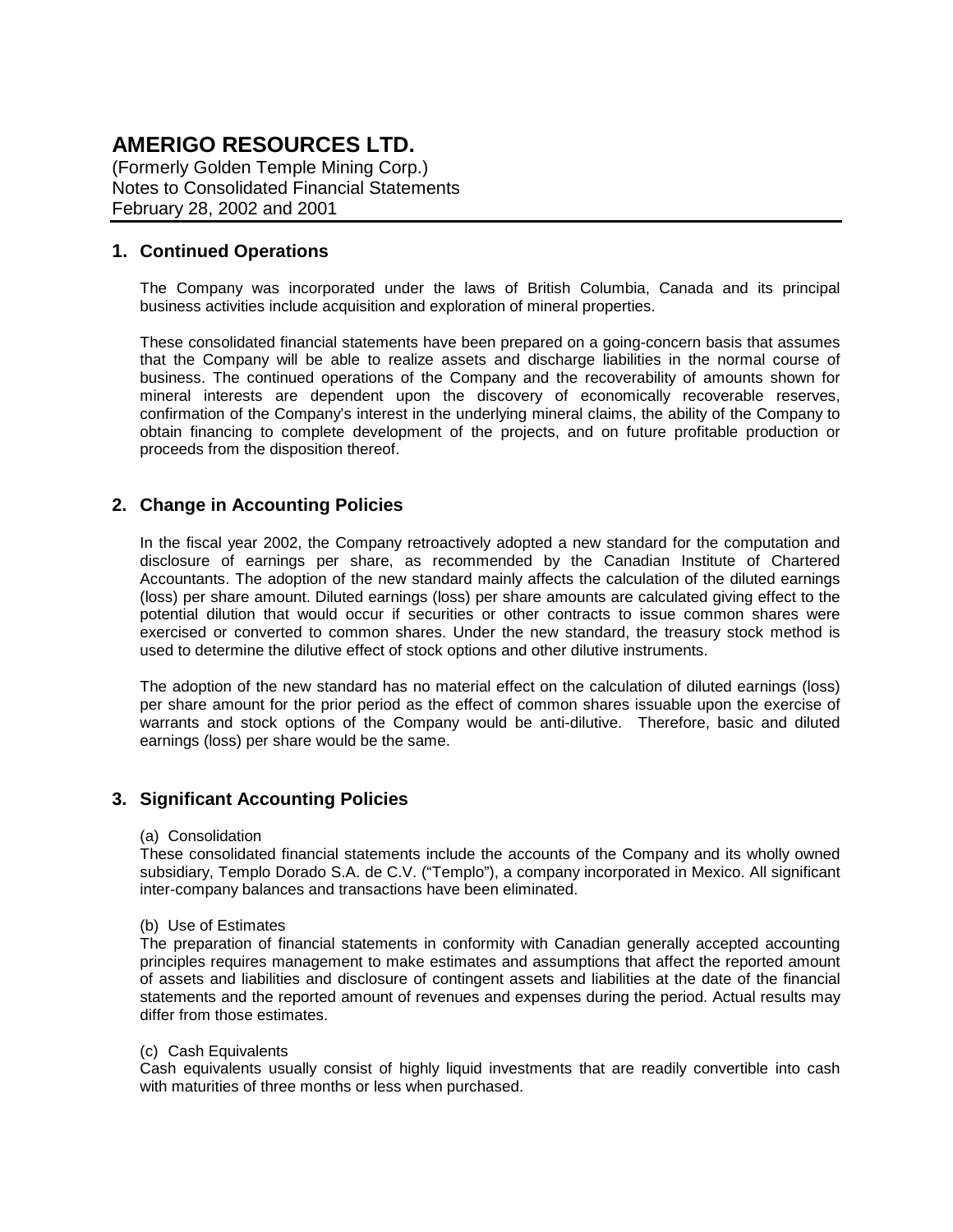(Formerly Golden Temple Mining Corp.) Notes to Consolidated Financial Statements February 28, 2002 and 2001

### **3. Significant Accounting Policies** (continued)

#### (e) Foreign Currency Translations

Assets and liabilities denominated in foreign currencies are translated into Canadian dollars at exchange rates in effect at the balance sheet date for monetary items and at exchange rates prevailing at the transaction dates for non-monetary items. Revenues and expenses are translated at the average exchange rates prevailing during the year except for amortization, which is translated at historical exchange rates. Gains and losses on translations are included in operations for the year.

#### (f) Mineral Interests

The Company follows the method of accounting for its mineral interests whereby all costs related to acquisition, exploration and development are capitalized by project. These costs will be amortized against revenue from future production or written off if the interest is abandoned or sold.

On the commencement of commercial production, net costs will be charged to operations on the unitof-production method by project based upon estimated recoverable reserves.

The amounts shown for mineral interests represent costs incurred to date, less recoveries, and do not necessarily reflect present or future values. Management reviews the carrying values of mineral interests, on a property-by-property basis, at least annually to determine if they have become impaired. If impairment is deemed to exist, the mineral property will be written down to its net recoverable value. The ultimate recoverability of the amounts capitalized for the mineral properties is dependent upon the delineation of economically recoverable ore reserves, the Company's ability to obtain the necessary financing to complete their development and realize profitable production or proceeds from the disposition thereof. Management's estimates of recoverability of the Company's investment in various projects have been based on current conditions. However, it is reasonably possible that changes could occur in the near term which could adversely affect management's estimates and may result in future writedowns of capitalized property carrying values.

#### (g) Property Option Agreements

From time to time, the Company may acquire or dispose of properties pursuant to the terms of option agreements. Due to the fact that options are exercisable entirely at the discretion of the optionee, the amounts payable or receivable are not recorded. Option payments are recorded as resource property costs or recoveries when the payments are made or received.

#### (h) Earnings (Loss) Per Share

Basic earnings (loss) per share is calculated using the weighted average number of common shares outstanding during the period. Diluted earnings (loss) per share is calculated in accordance with the treasury stock method which assumes that proceeds received from the exercise of stock options and warrants would be used to repurchase common shares at the prevailing market rate, using the treasury stock method.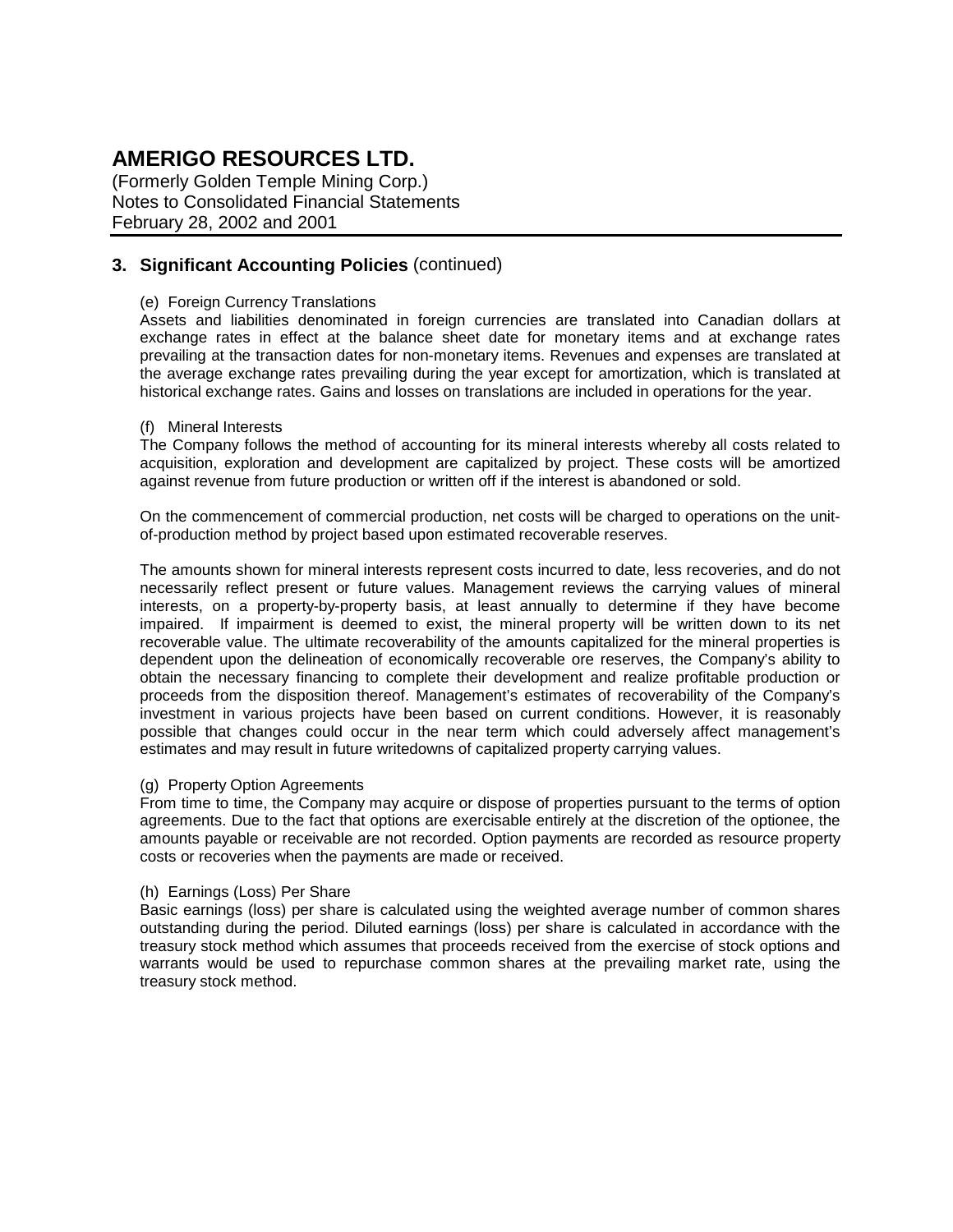(Formerly Golden Temple Mining Corp.) Notes to Consolidated Financial Statements February 28, 2002 and 2001

## **3. Significant Accounting Policies** (continued)

(i) Environmental Protection and Rehabilitation Costs

Liabilities related to environmental protection and rehabilitation costs are accrued and charged to income when their likelihood of occurrence is established. This includes future removal and site restoration costs as required due to environmental law or contracts.

#### (j) Income Taxes

The Company follows the liability method of accounting for income taxes in accordance with Section 3465, Income Taxes, of *The Handbook of the Canadian Institute of Chartered Accountants.* Under this method, future income tax assets and liabilities are determined based on differences between financial reporting and tax bases of assets and liabilities, measured using substantially enacted tax rates and laws that will be in effect when the differences are expected to reverse. The effect on future income tax assets and liabilities of a change in income tax rates is included in the period that includes the enactment date.

#### (k) Stock Options

The Company does not recognize compensation expense when stock options are issued to employees, directors and consultants of the Company. Any consideration paid on exercise of stock options or purchase of stock is credited to share capital.

### **4. Capital Assets**

|                                | 2002    |                             |                          | 2001                     |
|--------------------------------|---------|-----------------------------|--------------------------|--------------------------|
|                                | Cost    | Accumulated<br>Amortization | <b>Net Book</b><br>Value | <b>Net Book</b><br>Value |
| Computer equipment             | \$2,874 | \$431                       | \$2,443                  | \$2,443                  |
| Office furniture and equipment | 3,255   | 2,604                       | 651                      | 651                      |
|                                | \$6,129 | \$3,035                     | \$3,094                  | \$3,094                  |
| Capital assets written off     | (6,129) | (3,035)                     | 3,094)                   |                          |
|                                |         |                             | \$                       | \$3,094                  |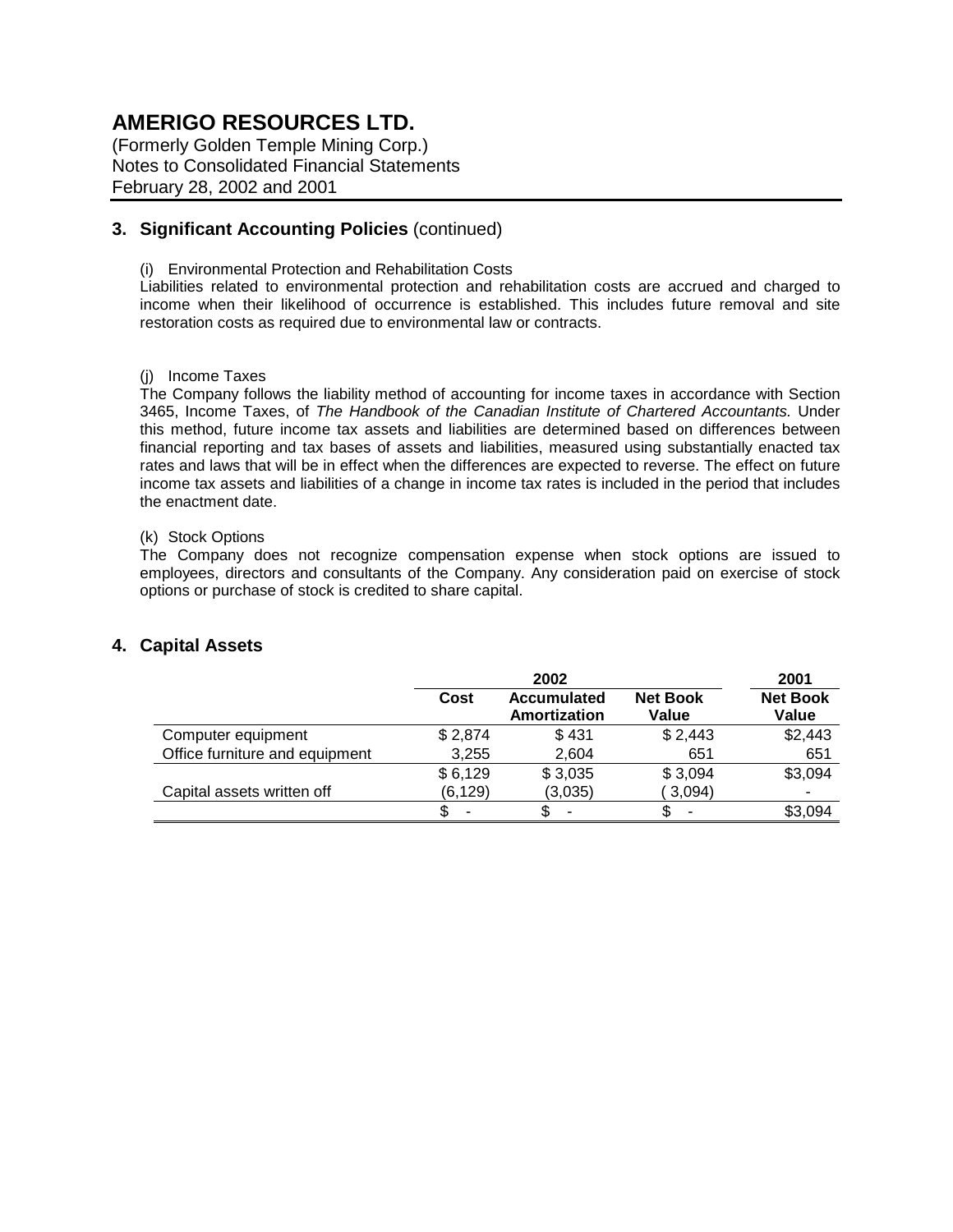(Formerly Golden Temple Mining Corp.) Notes to Consolidated Financial Statements February 28, 2002 and 2001

### **5. Mineral Interests**

|                            | 2002                                   |                  |              |                                  |                                    |                                  |  |
|----------------------------|----------------------------------------|------------------|--------------|----------------------------------|------------------------------------|----------------------------------|--|
|                            |                                        | <b>Additions</b> |              |                                  |                                    |                                  |  |
|                            | <b>Balance</b><br>beginning<br>of year |                  | Acquisitions | Deferred<br>exploration<br>costs | Mineral<br>interest<br>written off | <b>Balance</b><br>end of<br>year |  |
| Canada                     |                                        |                  |              |                                  |                                    |                                  |  |
| Island Copper, Ontario     | \$                                     | \$               |              | \$28,356                         | \$                                 | \$28,356                         |  |
| Bellevue, Ontario          |                                        |                  | 5,145        |                                  |                                    | 5,145                            |  |
| Caniapiscau, Quebec        |                                        |                  | 55,137       |                                  |                                    | 55,137                           |  |
|                            |                                        |                  | 60,282       | 28,356                           |                                    | \$88,638                         |  |
| <b>Mexico</b>              |                                        |                  |              |                                  |                                    |                                  |  |
| Carmen, Kabah, El Gordo    | \$118,157                              |                  |              |                                  | (\$18, 157)                        | \$100,000                        |  |
| - Option payments received | (100,000)                              |                  |              |                                  |                                    | (100,000)                        |  |
| Dios Me Ayuda              | 53,075                                 |                  |              |                                  | (53,075)                           |                                  |  |
|                            | 71,232                                 |                  |              |                                  | (\$71,232)                         |                                  |  |
| Total                      | \$71,232                               |                  | \$60,282     | \$28,356                         | (\$71,232)                         | \$88,638                         |  |

| 2001                       |                                        |              |                                  |                                    |                          |  |
|----------------------------|----------------------------------------|--------------|----------------------------------|------------------------------------|--------------------------|--|
|                            |                                        | Additions    |                                  |                                    |                          |  |
|                            | <b>Balance</b><br>beginning<br>of year | Acquisitions | Deferred<br>exploration<br>costs | Mineral<br>interest<br>written off | <b>Balance</b><br>end of |  |
| <b>Mexico</b>              |                                        |              |                                  |                                    | year                     |  |
| Carmen, Kabah, El Gordo    | \$46.525                               | \$20,189     | \$51,443                         | \$<br>$\overline{\phantom{a}}$     | \$118,157                |  |
| - Option payments received | (100,000)                              |              |                                  |                                    | (100,000)                |  |
| Dios Me Ayuda              | 10.287                                 | 23,768       | 19,020                           |                                    | 53,075                   |  |
| Apolo, Venus               | 373,810                                |              | 28,547                           | (402,357)                          |                          |  |
| - Option payments received | (100,000)                              |              |                                  | 100,000                            |                          |  |
| Total                      | \$230.622                              | \$43.957     | \$99.010                         | \$ (302.357)                       | \$71.232                 |  |

#### **a. Canada**

#### ! **Island Copper**

On January 22, 2002 the company signed an Option and Joint Venture Agreement with Falconbridge Limited to acquire an undivided 55% interest in the four claims and five surface and mining leasehold patents comprising the Island Copper property near Sault Ste. Marie, Ontario. To earn the interest, the Company must spend \$250,000 on exploration and issue 200,000 common shares to Falconbridge over a three-year period.

Upon the Company earning an undivided 55% interest in the Property, a 55%:45% joint venture will be formed with terms governing said joint venture usual to the mining industry. Alternatively Falconbridge may exercise a one-time option to increase its interest in the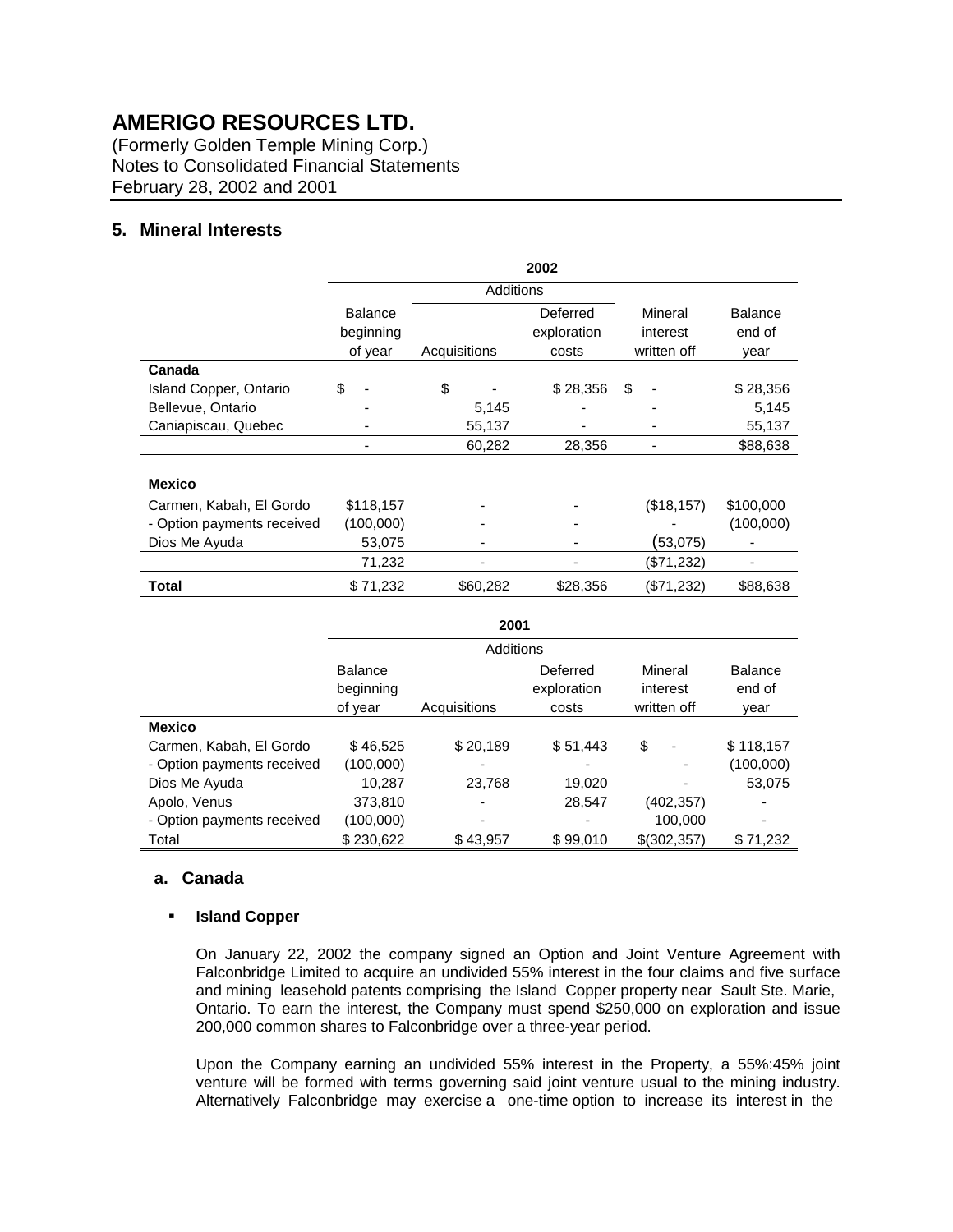(Formerly Golden Temple Mining Corp.) Notes to Consolidated Financial Statements February 28, 2002 and 2001

### **5. Mineral Interests** (continued)

property to 65% ("bump up") by electing, within 90 days of the Company having earned its 55% interest, to complete a bankable feasibility study on the property. If, based upon the outcome of the bankable feasibility study, a production decision is made, Falconbridge shall have 90 days to exercise a one-time option to increase its interest further to 75% by arranging for mine financing.

#### ! **Bellevue**

The Bellevue Property, consisting of 44 claim units (approximately 704 hectares), was staked during February 2002. The property is situated in Aweres and Van Koughnet Townships, and adjoins the Island Copper Property to the East and South.

#### ! **Deroche**

Two claim blocks were acquired subsequent to year-end in March 2002, by an agreement with Mr. George Lucuik (see Note 12b).

#### ! **Caniapiscau**

The three claim blocks comprising the Caniapiscau Property in Quebec were staked in February 2002. The claim blocks are made up of 553 cells that cover a total area of 27,360ha.

#### **b. Mexico**

#### ! **Carmen/El Varal, Aguascalientes**

On August 22, 1997, the Company staked the El Varal claim that consists of 1,051 hectares and surrounds the Carmen claim.

On May 8, 1998, the Company entered into an agreement to purchase a 100% interest in the 100 hectare Carmen claim, located near the city of Aguascalientes, Aguascalientes State, Mexico. The option agreement was terminated on September 24, 2001.

#### ! **Dios Me Ayuda/Chankol, Jalisco**

The Company entered into an option agreement dated November 22, 1999, to purchase a 100% of the Dios Me Ayuda claim located in the Cuautitlan area of southwestern Jalisco State, Mexico. The option agreement was terminated on November 22, 2001.

The 3,000-hectare Chankol Claim, which adjoins the Dios Me Ayuda claim, was staked on June 9, 2000.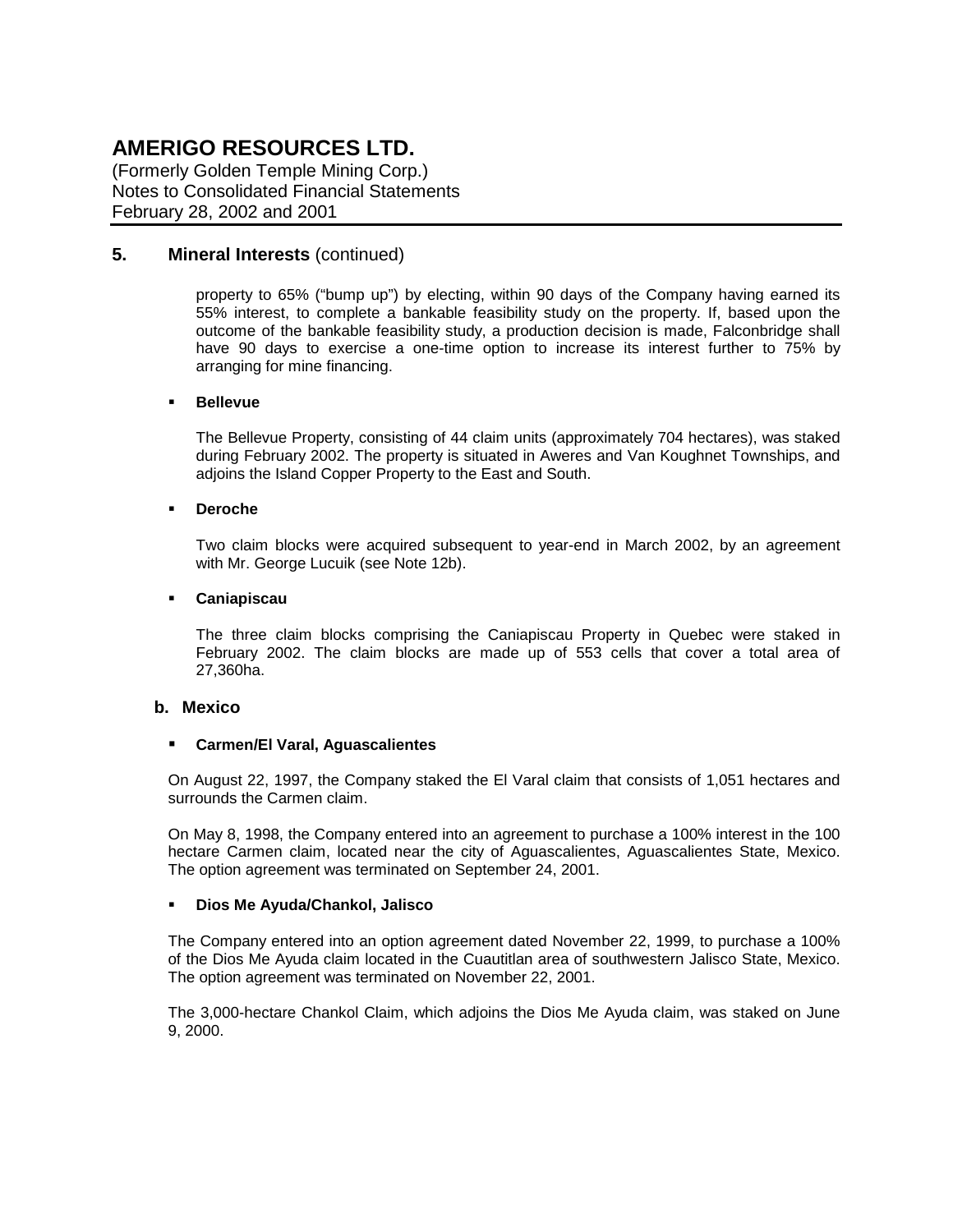(Formerly Golden Temple Mining Corp.) Notes to Consolidated Financial Statements February 28, 2002 and 2001

## **5. Mineral Interests** (continued)

#### ! **El Gordo/Kabah/Santa Isabel, Guanajuato**

The 393-hectare El Gordo claim was staked in 1997. The Company purchased the Kabah mining claim for \$7,956. This was paid by a settlement of a receivable due to the Company from a related private company in Mexico. The 150-hectare Santa Isabel claim was staked by Noranda Exploracion, Mexico S.A. de C.V. and subsequently transferred to the Company.

#### ! **Madunfo and Madunfo#1, Jalisco**

The Madunfo and Madunfo #1 claims were staked during 1997.

Subsequent to year-end, all of the Company's Mexican properties were sold to International Croesus Ventures Corp. (see note 12(h)).

### **6. Share Capital**

- (a) Authorized: 100,000,000 common shares without par value
- (b) Issued:

|                                                                  | <b>Shares</b> | Amount      |
|------------------------------------------------------------------|---------------|-------------|
| Balance, February 29, 2000                                       | 7,288,610     | \$3,851,084 |
| Exercise of stock options at \$0.17 per share                    | 120,000       | 20,400      |
| Exercise of warrants at \$0.18 per share                         | 66,666        | 12,000      |
| Private placement at \$0.16 per share, net of share              | 3,000,000     | 448,171     |
| issuance costs of \$31,829                                       |               |             |
| Balance, February 28, 2001                                       | 10,475,276    | 4,331,655   |
| Issuance of shares for litigation settlement at \$0.03 per share | 200,000       | 6,000       |
| (note 10)                                                        |               |             |
| Four to one share consolidation on January 30, 2002 (note 12)    | (8,006,457)   |             |
| Balance, February 28, 2002                                       | 2,668,819     | \$4,337,655 |

(c) Stock options outstanding at February 28, 2002:

| <b>Number</b> | <b>Exercise Price</b> |                          |
|---------------|-----------------------|--------------------------|
| of Options    | <b>Per Option</b>     | <b>Expiry Date</b>       |
| 25,000        | \$1.08                | April 27, 2002 (Expired) |

Each stock option entitles the holder to acquire one common share of the Company.

(d) Share purchase warrants outstanding at February 28, 2002:

| <b>Number</b> | <b>Exercise Price</b> |                          |
|---------------|-----------------------|--------------------------|
| of Warrants   | <b>Per Warrant</b>    | <b>Expiry Date</b>       |
| 750.000       | \$1.00                | April 26, 2002 (Expired) |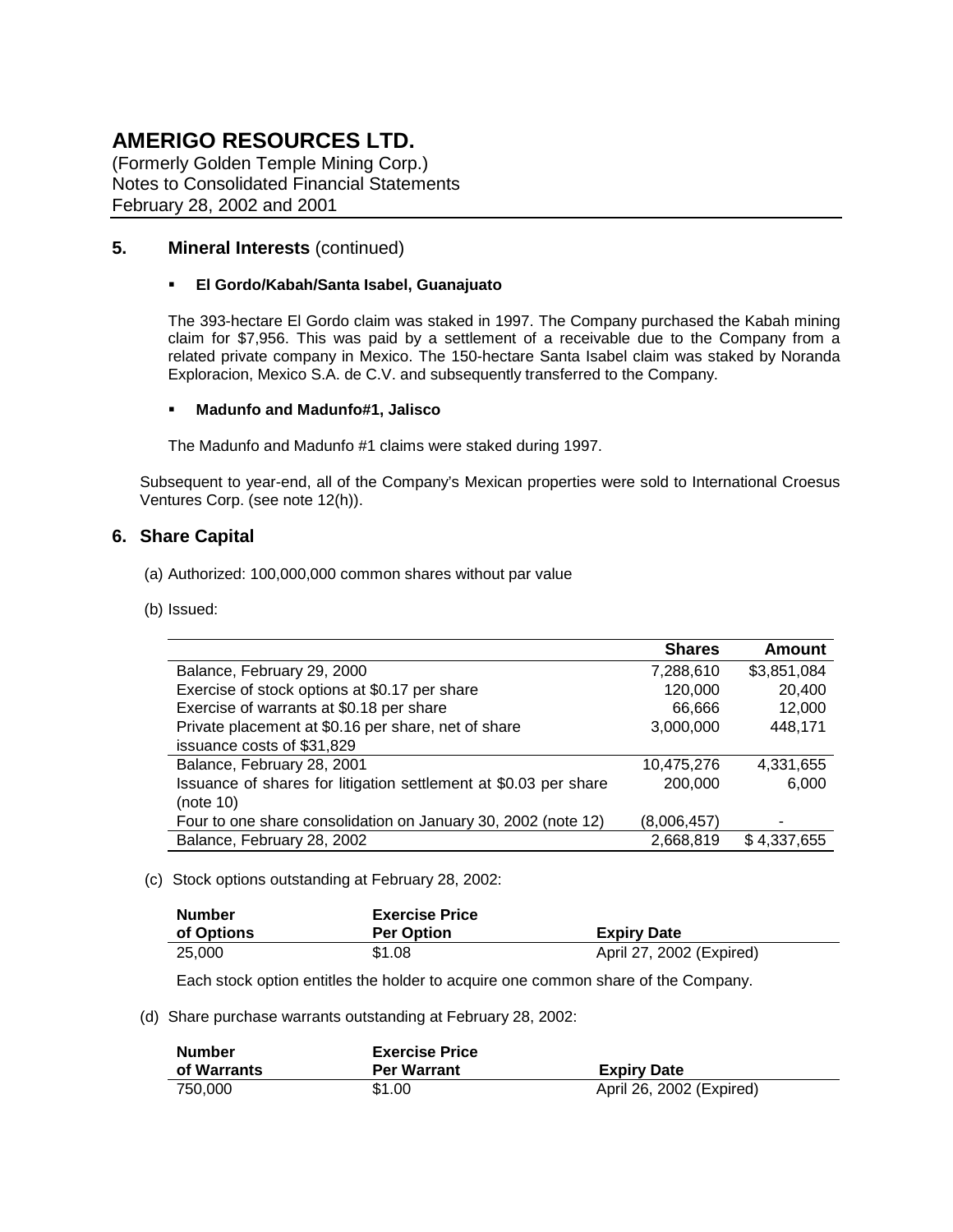Each warrant entitles the holder to one common share of the Company

## . **AMERIGO RESOURCES LTD.**

(Formerly Golden Temple Mining Corp.) Notes to Consolidated Financial Statements February 28, 2002 and 2001

### **6. Share Capital** (continued)

(e) Escrow Shares

During August 2001, 168,863 escrow shares were released before the share consolidation. A balance of 42,216 common shares remain in escrow after share consolidation. The release of these shares is subject to the direction of the regulatory authorities.

### **7. Loan**

During the year ended February 28, 2002, the Company received loan proceeds of \$50,000 from Welcome Opportunities Ltd. The loan is unsecured, repayable on August 5, 2002, bears interest at 5% per annum and convertible into common shares of the Company at the option of the Lender.

### **8. Income Taxes**

(a) A reconciliation of the statutory tax rate to the effective rate for the Company is as follows:

|                           | 2002  | 2001  |  |
|---------------------------|-------|-------|--|
| Statutory income tax rate | (45%) | (45%) |  |
| Tax losses not benefited  | 45%   | 45%   |  |
| Effective tax rate        | -     |       |  |

(b) As at February 28, 2002, the Company has non-capital losses and cumulative exploration, development and depletion expenses of approximately \$2,120,000 and \$827,000 respectively carried forward for tax purposes and are available to reduce taxable income of future years. The cumulative exploration, development and depletion expenses can be carried forward indefinitely. The non-capital losses expire commencing in 2003 to 2009 as follows:

| 2003  | \$208,000   |  |
|-------|-------------|--|
| 2004  | 508,000     |  |
| 2005  | 674,000     |  |
| 2006  | 176,000     |  |
| 2007  | 215,000     |  |
| 2008  | 168,000     |  |
| 2009  | 171,000     |  |
| Total | \$2,120,000 |  |

Future income tax benefits, which may arise as a result of these losses, have not been recognized in these financial statements, as their realization is uncertain.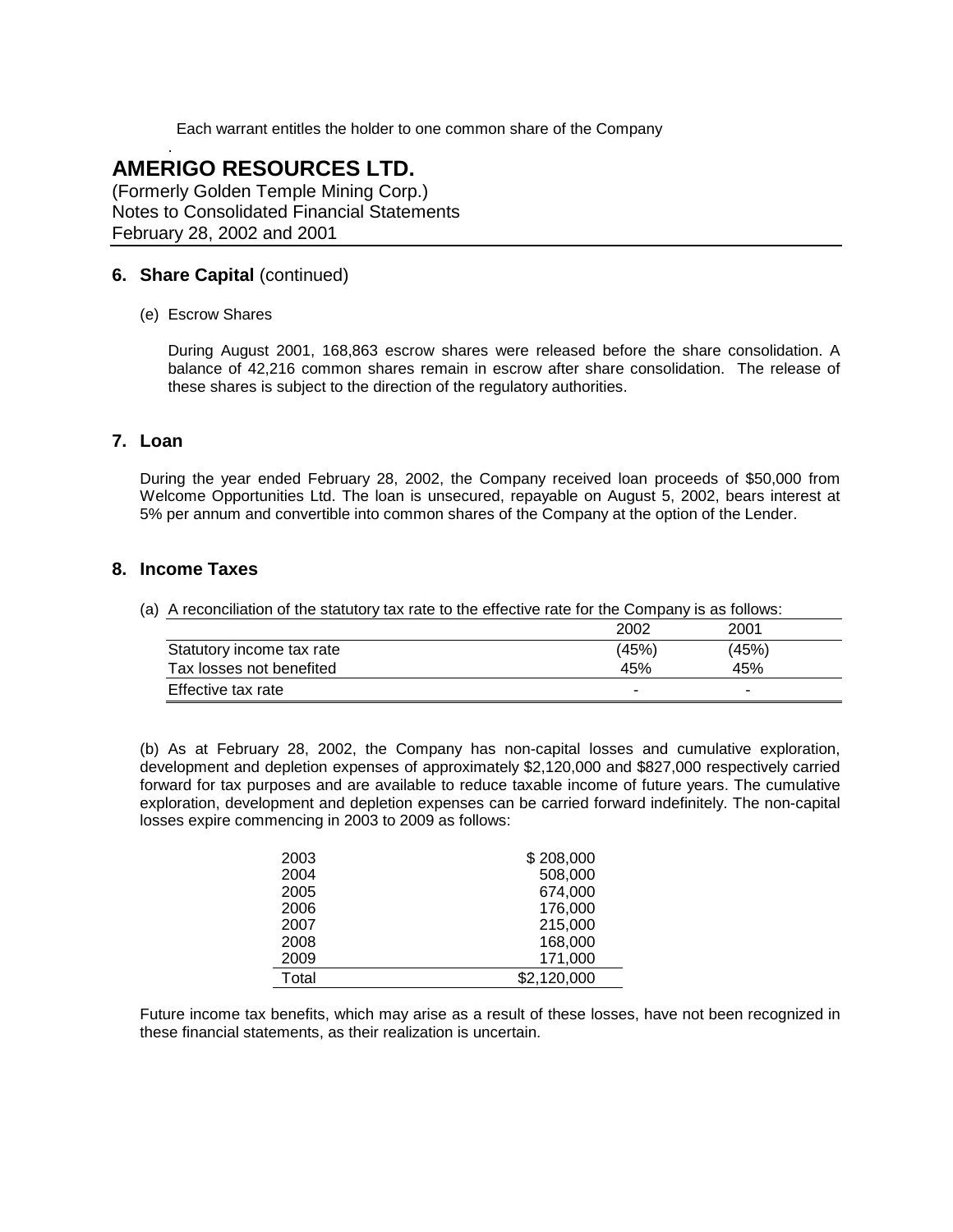(Formerly Golden Temple Mining Corp.) Notes to Consolidated Financial Statements February 28, 2002 and 2001

### **9. Related Party Transactions**

The Company incurred the following expenses to its directors or corporations controlled by its directors:

|                 | 2002     | 2001     |
|-----------------|----------|----------|
| Management fees | \$69,000 | \$30,500 |
| Rent            | 3.500    | 6.000    |
|                 | \$72,500 | \$36,500 |

Out of the total management fees paid to the directors, \$12,869 was capitalized to deferred exploration costs, \$9,898 was charged to general prospecting. At the year-end accounts payable and accrued liabilities included \$26,207 (2001: \$ nil) for the management fees to two directors.

### **10. Non-cash Financing Activities**

In fiscal year 2002, the Company issued 200,000 common shares at \$0.03 per share for settlement of litigation involving an alleged finder's fee for introduction to a mineral property in Mexico.

### **11. Financial Instruments**

The Company's financial instruments consist of cash and cash equivalents, receivable, accounts payable and accrued liabilities and short-term loan. It is not practical to determine the fair value of the amounts due to directors with sufficient reliability due to the nature of the financial instruments, the absence of secondary markets and the significant cost of obtaining outside appraisals.

The Company is not exposed to significant interest, currency or credit risks arising from these financial instruments. The fair value of these financial instruments approximate their carrying values.

#### **12. Subsequent Events**

- (a) On January 30, 2002, at an Extraordinary General Meeting, the shareholders of the Company approved a share consolidation on the basis that every 4 common shares before consolidation would be consolidated into 1 common share. This translated into consolidating the Company's issued and outstanding 10,675,276 common shares into 2,668,819 issued and outstanding common shares. The TSX Venture Exchange approved this transaction and the name change subsequent to year end and the Company began trading as Amerigo Resources Ltd. on March 8, 2002. The share consolidation and the name change have been reflected in these consolidated financial statements.
- (b) On March 8, 2002, the Company signed an option agreement with a Sault Ste. Marie prospector to earn a 100% interest in the Deroche property, located in Deroche Township, near Sault Ste. Marie, Ontario. The Company issued 30,000 common shares for the property and must spend \$30,000 on exploration on the property over the next two years.